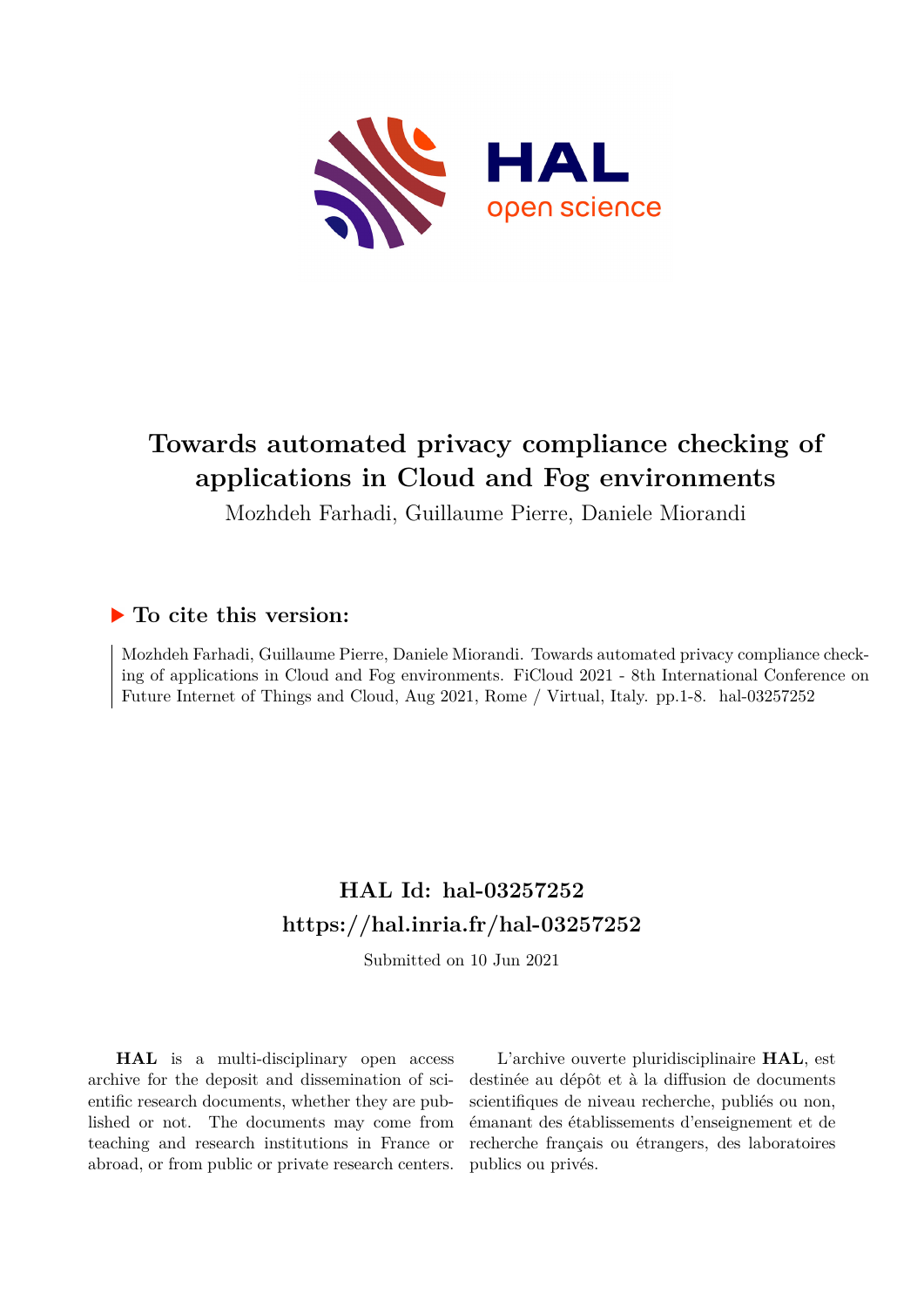# Towards automated privacy compliance checking of applications in Cloud and Fog environments

Mozhdeh Farhadi *U-Hopper, Univ Rennes, Inria, CNRS, IRISA* Rennes, France mozhdeh.farhadi@irisa.fr

Guillaume Pierre *Univ Rennes, Inria, CNRS, IRISA* Rennes, France guillaume.pierre@irisa.fr

Daniele Miorandi *U-Hopper* Trento, Italy daniele.miorandi@u-hopper.com

*Abstract*— Internet application users are increasingly concerned about the way applications handle their personal data. However, manually checking whether applications actually respect the claims made in their privacy policy is both error-prone and time-consuming. This paper claims that the privacy compliance of applications hosted in cloud or fog computing platforms can and should be automatically carried by the platform itself. We discuss the feasibility of unintrusive and application-agnostic monitoring in the platform layer to check the privacy compliance of applications. First, the platform may monitor an application's privacy-oriented behavior through signals such as its network traffic characteristics. Second, these signals can be analyzed and compared with the principles found in the application's privacy policy. We present a procedure based on machinelearning techniques to identify the type of data being shared by applications with external third-parties even if the application uses encrypted communications. Our classifiers identify traffic samples of applications with 86% accuracy.

*Index Terms*—Privacy compliance checking, Cloud computing, Fog computing, Network traffic classification, Machine learning, Kubernetes.

#### I. INTRODUCTION

As online applications blend ever more with our daily lives, users are becoming increasingly concerned about the respect (or lack thereof) of their privacy. Enforcing privacy is governed by national and international regulations [1], and many applications expose a privacy policy describing how they intend to gather, use, disclose, and manage their users' personal data.

However, a recent study of the top 20 most popular Android health applications on Google Play showed that *every studied application* failed to comply with at least part of its own privacy policy terms [2]. Similarly, personal assistants such as Google Assistant and Amazon Alexa have access to very private information through audio recordings in people's homes, access to users' emails and online documents, shopping history, and so on. Although these applications and their respective privacy policies were developed by major IT corporations claiming to implement the highest quality standards, several incidents have demonstrated violations of the announced privacy policies [3], [4]. We expect that similar concerns will emerge in future IoT applications, which are normally deployed in cloud/fog platforms and potentially have access to significant parts of their users' personal data. The compliance of these applications to their privacy policy should therefore not be taken for granted but rather be the subject of "Trust, But Verify" strategies.

Many applications which have access to their users' personal data are hosted in cloud computing or fog computing platforms [5], [6]. For example, Amazon Alexa performs parts of its tasks on the cloud and hence sends users personal data to the Amazon's cloud platforms. We claim in this paper that privacy compliance checking should not be done manually (which is error-prone and time-consuming) but that the platform that hosts applications constitute a strategic location where the actual behavior of these applications may be automatically monitored and verified against the published privacy policies. The platform is managed by the fog or cloud provider and monitors the virtual machines and containers where the applications are running.

We argue that automated privacy compliance checking is feasible, and outline a research roadmap towards the development of such systems. The problem of automated privacy compliance checking can be split in three issues. First, privacy policies are usually written in natural language by lawyers; one thus needs to analyze them to extract a machine-readable set of *privacy principles.* A number of research works already propose techniques for such privacy policy analysis [7], [8], and more results can be expected in the future in this domain. Second, the platform must define and monitor a number of *application signals* (e.g., applications' CPU usage profile, network traffic) that may be used to characterize application behavior. This monitoring should be non-intrusive while remaining agnostic to the application's implementation and programming language. Finally, one needs to interpret the application signals to determine whether they match the acceptable behavior specified in the privacy policy.

We propose a general model for automated privacy compliance checking in cloud and fog environments, and apply it to exploit network traffic signals to verify the "data sharing with third party" privacy principle. This principle, which defines

This work is part of a project that has received funding from the European Union's Horizon 2020 research and innovation programme under the Marie Skłodowska-Curie grant agreement No 765452. The information and views set out in this publication are those of the author(s) and do not necessarily reflect the official opinion of the European Union. Neither the European Union institutions and bodies nor any person acting on their behalf may be held responsible for the use which may be made of the information contained therein.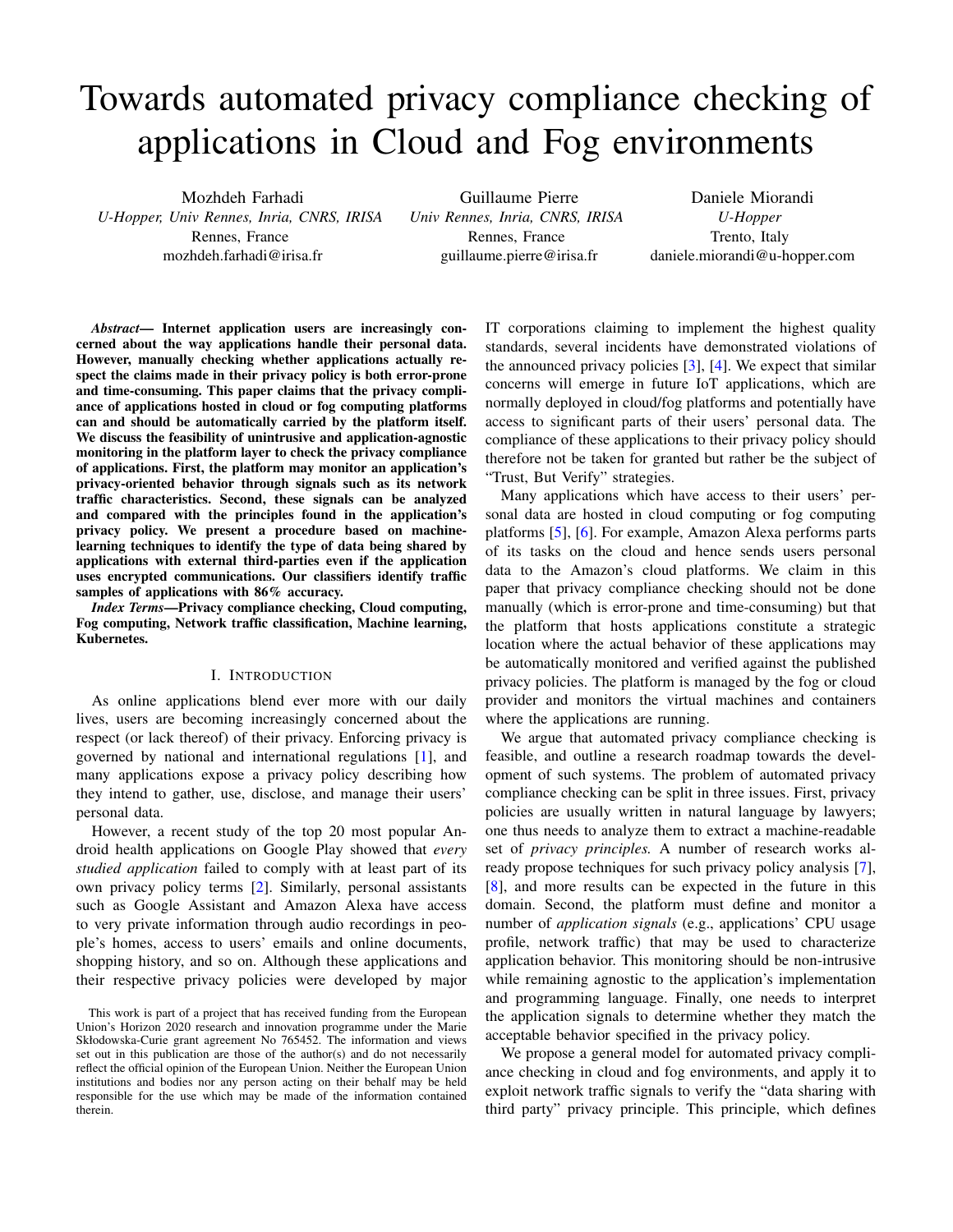which data types an application is allowed or disallowed to share with specific third parties, is at the heart of the European GDPR regulation [1]. Other combinations of application signals and privacy principles are out of the scope of this paper.

We use the cloud/fog platform that hosts the application to monitor the application behavior because the platform has access to many useful informations about the applications, such as their CPU usage and network traffic and may already use them for performance purposes. In our experiments setup we use fog computing platform, because it is an easily accessible form of a platform. However the proposed model is reproducible in cloud platforms.

We show how applications' network traffic may be monitored in a non-intrusive way, while clearly distinguishing the traffic produced by multiple co-located applications and differentiating internal application traffic (between multiple instances of the same application) from external traffic with external entities.

We assume that application traffic is encrypted, and therefore do not aim to access the communication's payload. But we show that simple machine learning techniques can analyze the packet headers and reliably classify different transmitted data types and communication behavior. Our empirical validations, involving twelve applications belonging to four classes of generated data types, obtain an accuracy level of 86% in classification of application's network traffic to the correct data type. This work leads the way toward unintrusive yet highly accurate identification of application behavior and automatic privacy compliance checking.

This paper is organized as follows. Section II presents related works. Section III describes our privacy compliance checking model. Section IV presents evaluation results. Section V discusses these results. Finally, Section VI concludes.

#### II. RELATED WORK

#### *A. Privacy policy interpretation*

Understanding legal texts, such as an application's privacy policy, requires skills that most users do not possess. As a result, most users tend to accept any privacy policy terms without even reading. This however does not mean people lack interest in the respect of their privacy. To bridge this gap, it is becoming increasingly necessary to automatically analyze and interpret the privacy policies, and to relieve users from this manual burden. Some studies target building a machine-readable language for describing privacy policy terms. A machine-readable privacy policy is easier to use in automatic privacy compliance checking systems. Although several languages for describing privacy policies exist [9], the main problem is that there is no commonly agreed privacy policy language to be employed by most of the application providers.

Other works aim to interpret the privacy policy and extract meaning from its text. In [7], Wilson *et al* define a taxonomy of privacy policy principles and annotated 115 privacy policy texts based on their defined taxonomy (OPP-115) with the help of law school students. They utilized this dataset to train a model for automatic interpretation of other privacy policies.

In [8], the authors used the taxonomy and the dataset of [7] and created a dataset of 130,000 annotated privacy policies. Using deep learning techniques, they developed a tool called Polisis to automatically extract privacy principles from the privacy text with 88.4% of accuracy. This converts the privacy policy to a set of privacy principles, making it machinereadable.

We can derive from these works a number of generic privacy-oriented behaviors that applications may or may not implement. For example:

- Encrypted data exchange: The application transfers user data in encrypted form;
- Authentication: The application authorizes the data destination before sharing the data with it;
- Third-party sharing: The application shares data of type  $X$  with third party  $Y$ .

In this paper we assume that such privacy principles have been extracted from the application's privacy policy, and focus specifically on verifying third-party sharing principles.

#### *B. Automatic privacy compliance checking*

To automatically check the privacy compliance of an application, one needs to monitor the application's behavior and compare it with its promised privacy policy terms.

TaintDroid is a modified version of the Android operating system which monitors the flow of sensitive information handled by Android applications  $[10]$ . The authors show how personal data may be tainted to perform dynamic analysis and track the flow of sensitive data from where it is generated to the installed applications.

The system is powerful in identifying sensitive data, but it does so with no regards to the application's privacy policy. Moreover, it is restricted to unobfuscated Java applications written for Android platforms. The system requires code or platform annotation, and its checks generate a runtime overhead of about 14%.

A similar approach logs Android application's behavior by intercepting requests to the Android access control system [11]. The system complements these data with other sources of information such as the privacy policy of the application and user's review about the application to measure the privacy risks of the Android applications.

To the best of our knowledge, currently available tools for checking privacy compliance are designed for Android applications only. On the other hand, in this work we are interested in other types of applications that are hosted in cloud or fog computing platforms. We therefore aim to develop generic techniques that may be applied to a wide range of applications. Moreover, we prefer avoiding having to annotate the application or the host platform to circumvent the performance penalty and provide independence from the platform.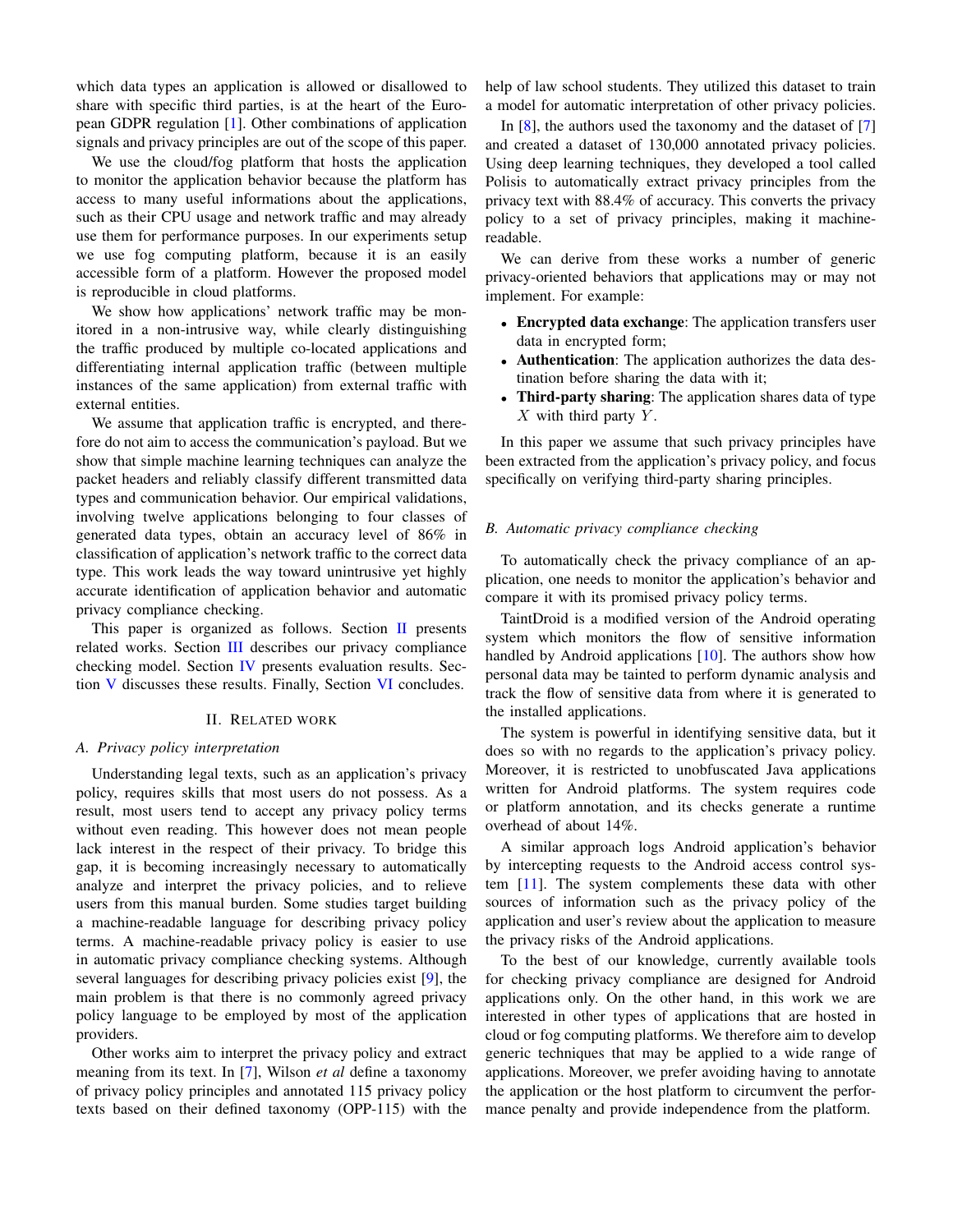#### *C. Network traffic analysis and classification*

An application's network traffic clearly carries useful information about applications' privacy-oriented behaviors. Network traffic analysis is the process of capturing the traffic data and finding patterns in it. Network traffic analysis can be used to categorize the traffic data into predefined classes such as normal or abnormal traffic, the type of application (streaming, file download, etc.) or even identifying specific applications (e.g., Skype, Facebook, YouTube).

A simple form of traffic classification relies on the port numbers used by the application. TCP and UDP port numbers are standardized by the Internet Assigned Numbers Authority (IANA) for each type of application, so the choice of port numbers may provide indications regarding the nature of exchanged traffic. However, malicious applications can easily use non-standard port numbers [12]. The emergence of port obfuscation, port forwarding, protocol embedding and random ports assignments greatly reduce the accuracy of this approach.

A popular alternative is deep packet inspection (DPI) techniques which essentially match a network packet's payload with a set of stored signatures to classify network traffic. Deep packet inspection is for example used in the context of intrusion detection systems [13]. However, allowing a platform to inspect the application's payload which potentially contains personal data, may in itself violate most privacy policies. Also, DPI cannot handle scenarios where network traffic is encrypted or where the protocol is deliberately obfuscated [14].

With the proliferation of applications which encrypt their network traffic and users who utilize Virtual Private Networks, it becomes necessary to analyze and classify encrypted data rather than plain network traffic. A number of approaches have demonstrated how Machine Learning techniques may be used to analyze encrypted network traffic traces. For instance, Brissaud *et al* use random forest classifiers to determine if an HTTPS request matches a pre-defined type of action [15].

Machine learning is also being used for network traffic classification and characterization  $[14]$ . For instance, one may use k-nearest neighbor (k-NN) and C4.5 decision tree algorithms to detect VPN traffic and classify it as browsing vs. streaming [16]. Similarly, Deep Packet uses convolution neural networks to classify encrypted network traffic in broad classes such as FTP vs. P2P [17].

These works demonstrate the potential of machine learning techniques to analyze network traffic traces, even in the case where the communications are encrypted. However, the classes used in these classifiers are relatively coarse-grained. For example, both [16] and [17] identify streaming traffic but they do not distinguish audio from video streaming. This information is important in our case as the two forms of streaming may carry different types of privacy-related information. We therefore aim to design finer-grained classifiers capable of distinguishing them.

In this paper, we exploit similar machine-learning-based techniques, and apply them to the new domain of extracting a privacy-oriented behavior (which has not been studied yet according to our best knowledge).



Fig. 1: Flowchart of our proposed privacy verification model.

#### III. SYSTEM MODEL

An automated application privacy compliance checking system essentially needs to derive a set of privacy principles from the application's privacy policy, and to watch the application as a set of privacy-oriented behaviors. Later, these two sets may be compared to report possible differences between the claims made in the privacy policy and the observed application behavior. This comparison may be performed offline or online. In both cases, the system needs to monitor application signals and based on the application signals deduce the application behavior. If a non-compliant behavior is detected, the application signals can be saved to be referred to as an evidence of the application's non privacy-compliant behavior.

Figure 1 presents the flowchart of our proposed model. An automated privacy compliance checking system should monitor the behavior of the application using the chosen application signal(s). We also use the privacy policy as our ground truth for the application behavior. Applications which do not specify a privacy policy, and the investigation of whether the privacy policy is well designed and correctly protects the users' privacy rights, are out of the scope of our work. The remainder of this paper focuses on the highlighted parts of the figure.

We consider that monitoring applications from their hosting platform provides enough information to understand the applications' privacy-oriented behaviors. We utilize the fog environment for our experiments. Our fog platform is constituted of a set of ten connected Raspberry Pis which represents an easily accessible form of a platform. Moreover, we utilize the network traffic as one application signal to demonstrate the viability of our claim.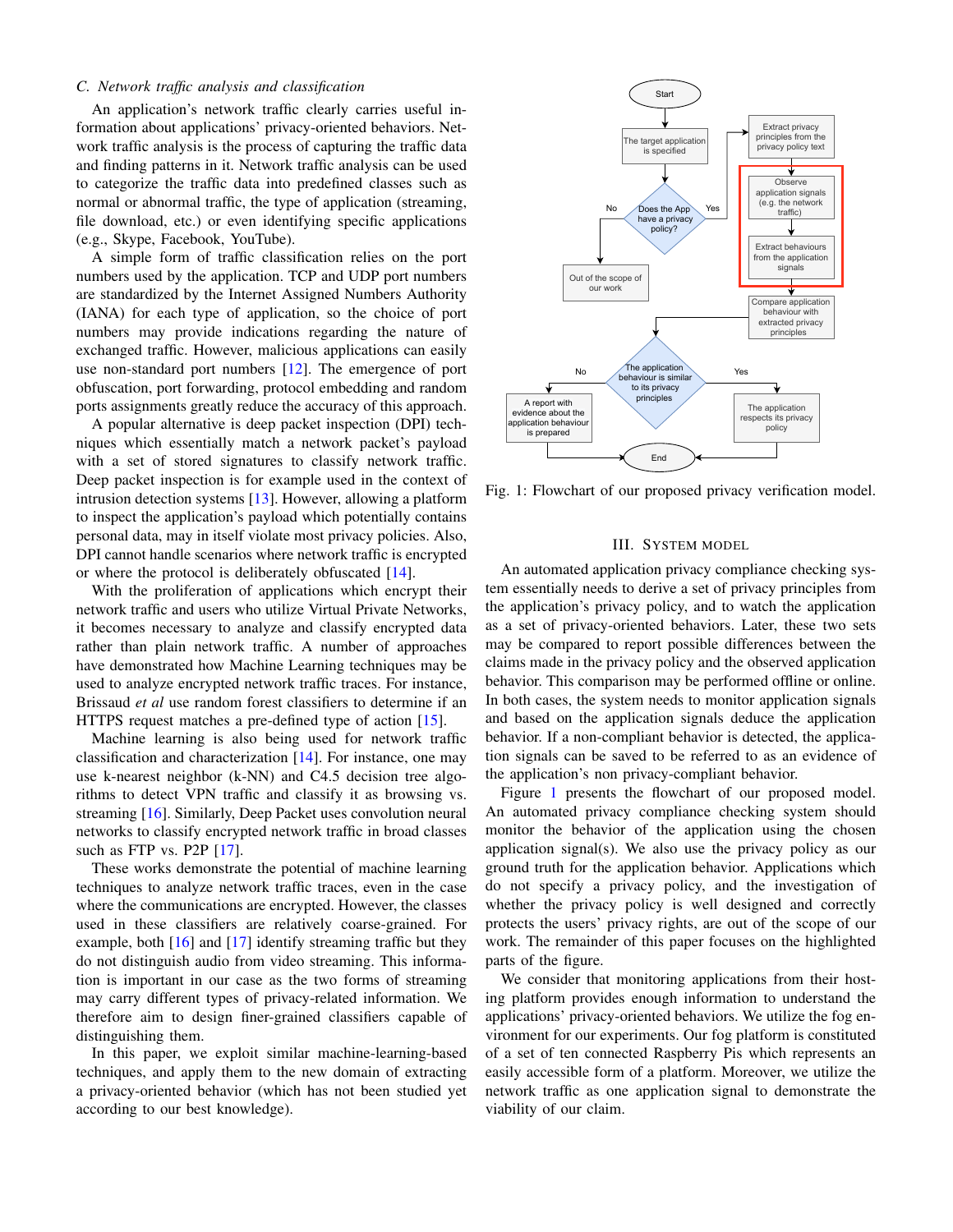

Fig. 2: High-level view of our system implementation.

A fog computing platform is comprised of many nodes located close to their end users and that are coordinated with each other through an orchestrator such as Kubernetes [18]. These nodes host containerized server-side fog applications. Containerization makes them largely platform-independent as each application contains all the necessary dependencies for its execution. These fog applications receive data from the user layer which possibly include personal data.

As monitoring the application itself (e.g., scanning its memory state) would potentially be very intrusive and applicationdependent, we prefer monitoring only external signals such as the network traffic produced and received by the application. Referring to the flowchart in Figure 1, our model requires one to extract privacy principles from the privacy policy, monitor the chosen application signal(s), extract application's behaviors from the signal(s), and compare these behaviors to the application's privacy policy terms. Figure 2 presents a high-level view of our implementation for the two highlighted steps from Figure 1.

#### *A. Application traffic capture*

Monitoring the network traffic of a fog or cloud application is not a trivial task. First, the same server are typically used to host multiple independent applications. One therefore needs to distinguish the traffic exchanged by these different applications to attribute the observed behaviors to the correct applications. Second, any application may be distributed across multiple nodes which communicate with one another. Arguably this internal network traffic should be handled differently than the traffic exchanged with the rest of the world. Finally, even local communication between different containers located on the same node may constitute "external" communication if it involves two different applications. One therefore needs to carefully understand the way cloud/fog applications communicate to attribute network traffic traces to the correct application and internal/external category. Note that, since we assume that all traffic is encrypted, we are interested in capturing only the packet's header data such as the source and destination IP addresses, packet length and inter-packet arrival times.

We assume orchestration is done using Kubernetes (K8s). Although Kubernetes was initially designed for cluster or



Fig. 3: A simplified version of Kubernetes networking inside one worker node.

cloud scenarios, it is now being extended to make it suitable for fog computing scenarios [19], [20].

K8s is an open-source, vendor-neutral container orchestration platform which automates the deployment, resource management and scaling of applications in distributed computing structures. K8s is installed on a collection of worker nodes which form a cluster, and which are managed by a master node. Each K8s cluster has one master node and multiple worker nodes.

In K8s, the smallest deployable software element is a *pod*, defined as a group of closely-related containers which perform a single function or service. The containers inside a pod share the same resources and the same private IP address. Multiple pods of the same application may be deployed and exposed to the external world using a *service*. We define an application as a set of K8s services. Thus the privacy principles for any application must be enforced to the relevant set of applications and services, defined as groups of pods which share the same namespace and application label.

Capturing an application's traffic therefore requires one to identify which K8s pod belonging to which service has issued or received any network packet. To capture the network traffic of any pod, a number of tools such as ksniff [21] are being proposed. However, these tools rely on a tcpdump binary file inserted inside the pod itself that is being used to capture the pod's traffic. Although this indeed captures the specific network traffic handled by the pod, installing an additional binary inside the pod is intrusive as the application providers may not accept any modification to their services. Second, monitoring network traffic from the inside of a pod opens the possibility for the application to disrupt the way traffic is being captured, and therefore possibly to evade the monitoring measures. We therefore prefer transparently monitoring the pod's network traffic from the platform itself.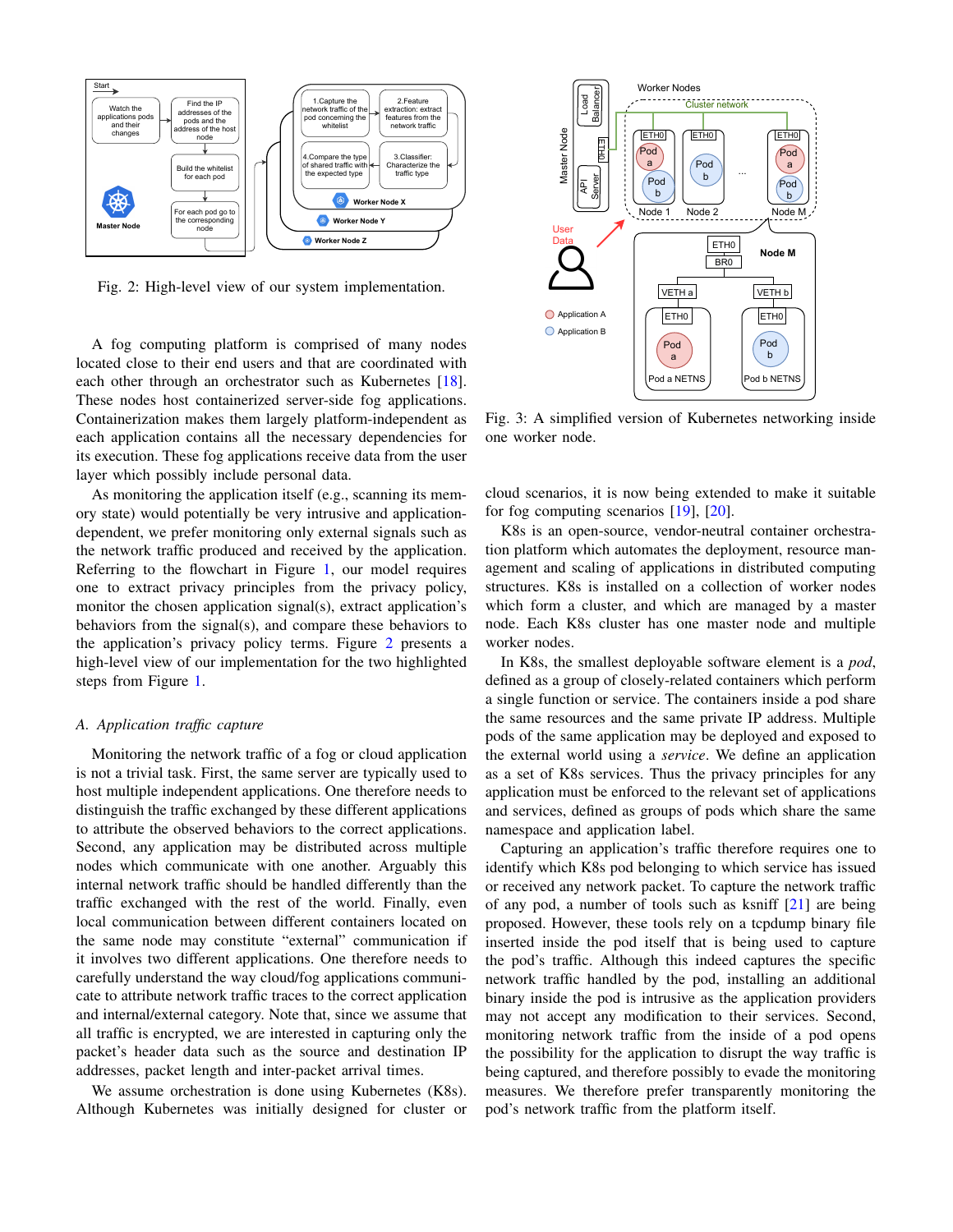| <b>Algorithm 1:</b> Capture outgoing packets to<br>other            |  |  |  |  |  |
|---------------------------------------------------------------------|--|--|--|--|--|
| applications                                                        |  |  |  |  |  |
|                                                                     |  |  |  |  |  |
| get the appName and appNamespace from the input                     |  |  |  |  |  |
| Initialize Whitelist to $\{\}$<br>$\overline{2}$                    |  |  |  |  |  |
| for service in app=appName and namespace=appNamespace do<br>3       |  |  |  |  |  |
| <b>for</b> pod in service <b>do</b><br>4                            |  |  |  |  |  |
| podIP=FindPodIP(pod)<br>5                                           |  |  |  |  |  |
| Whitelist.Append(podIP)<br>6                                        |  |  |  |  |  |
| end<br>7                                                            |  |  |  |  |  |
| end<br>8                                                            |  |  |  |  |  |
| for <i>podIP</i> in Whitelist <b>do</b><br>9                        |  |  |  |  |  |
| VETH=FindVETH(podIP)<br>10                                          |  |  |  |  |  |
| tepdump from -interface VETH -direction=Out and 'not in (dst)<br>h1 |  |  |  |  |  |
| Whitelist)' STORE OutgoingToOthers.txt                              |  |  |  |  |  |
| end<br>12.                                                          |  |  |  |  |  |

To do this, we rely on the way Kubernetes networking is organized (see Figure 3). In K8s, each pod and each service is assigned a unique private IP address. These private addresses are then bridged inside the node to communicate with the rest of the world. Each container inside the pod is assigned a specific virtual network interface (VETH) that is seen by the host. We list all network devices on the node and on the pod, then correlate device numbers between the two listings to find the network interface of the target container in the pod [22].

The network traffic of the application's pods can be classified in four categories:

- 1) Incoming from user layer or other applications' pods;
- 2) Incoming from other pods of the same application;
- 3) Outgoing to other applications' pods or to the cloud;
- 4) Outgoing to the other pods of the same application.

As we are interested in monitoring user personal data that may be disclosed to third parties by the application, we are mostly interested in the third category. We capture this network traffic using the pseudo-code from Algorithm 1. As illustrated in Figure 4, we first get the list of private IP addresses of the pods that belong to the application and build a whitelist from these IP addresses. The whitelist enables us to discard the internal traffic that is exchanged between multiple pods of the same application. When capturing a pod's network traffic we can thus obtain only the outgoing traffic being sent to pods of other applications or to the cloud.

Depending on the application's privacy policy, the existence of outgoing traffic toward third parties may be allowed or disallowed. If it is disallowed, then the simple existence of such traffic is sufficient reason to raise an alert. Otherwise, it is useful to *analyze* this outgoing traffic to further understand which types of data are being shared and in which conditions.

#### *B. Application traffic analysis*

The network traffic of an application carries useful information about applications' privacy-oriented behaviors. We exploit this traffic in particular to identify the data sharing behavior of the application. If the running Pod shares data with the pods of other applications, then we want to characterize the type of data it is sharing with others. We conduct this analysis using supervised machine learning (ML) techniques.



Fig. 4: Whitelisting some of the network traffic in the platform. Pods of the target application are specified with red color, other applications with grey and blue.

To assess the ability of ML techniques to extract actionable application behavior from captured network traces, we select a set of applications, containerize them, and collect multiple traffic samples from each of them. Each traffic sample is associated with the type of data that the application generates. These labeled samples enable us to use supervised learning techniques where we randomly select a subset of the samples to train the ML model, and use the remaining (disjoint) subset of samples to test the model.

*1) Feature extraction:* To enable an ML model to process traffic samples, we randomly split the samples of our dataset into two disjoint subsets where 80% of the samples are used for training, and the remaining 20% are used for testing the model. We first train the model using the features of a traffic sample, together with a label. We then test the model by giving the features of a traffic sample, and check if the model can accurately output the correct traffic type label.

To define a model which represents our data, first we need to extract number of *features* from each sample. These features are the inputs to the ML model. The features should in principle not be dependent to the properties of their environment, as such dependencies may cause unstable behaviors when the model receives samples which are captured from different environments [23]. We therefore use statistical patterns from these samples which are otherwise not identifiable and not related to the network properties that the application is using.

Table I presents nine features we extract from the network traffic samples. The first packets are typically used for connection establishment. Therefore, some features extract statistics from the first ten packets to characterize the initialization phase of the application and others extract statistics from the next 200 packets, and hence capture the running behavior of the application. We discuss in Section IV how we further refine this initial list to select the most relevant features in our models.

*2) Application data type detection:* When an application is being monitored, we capture traffic samples from this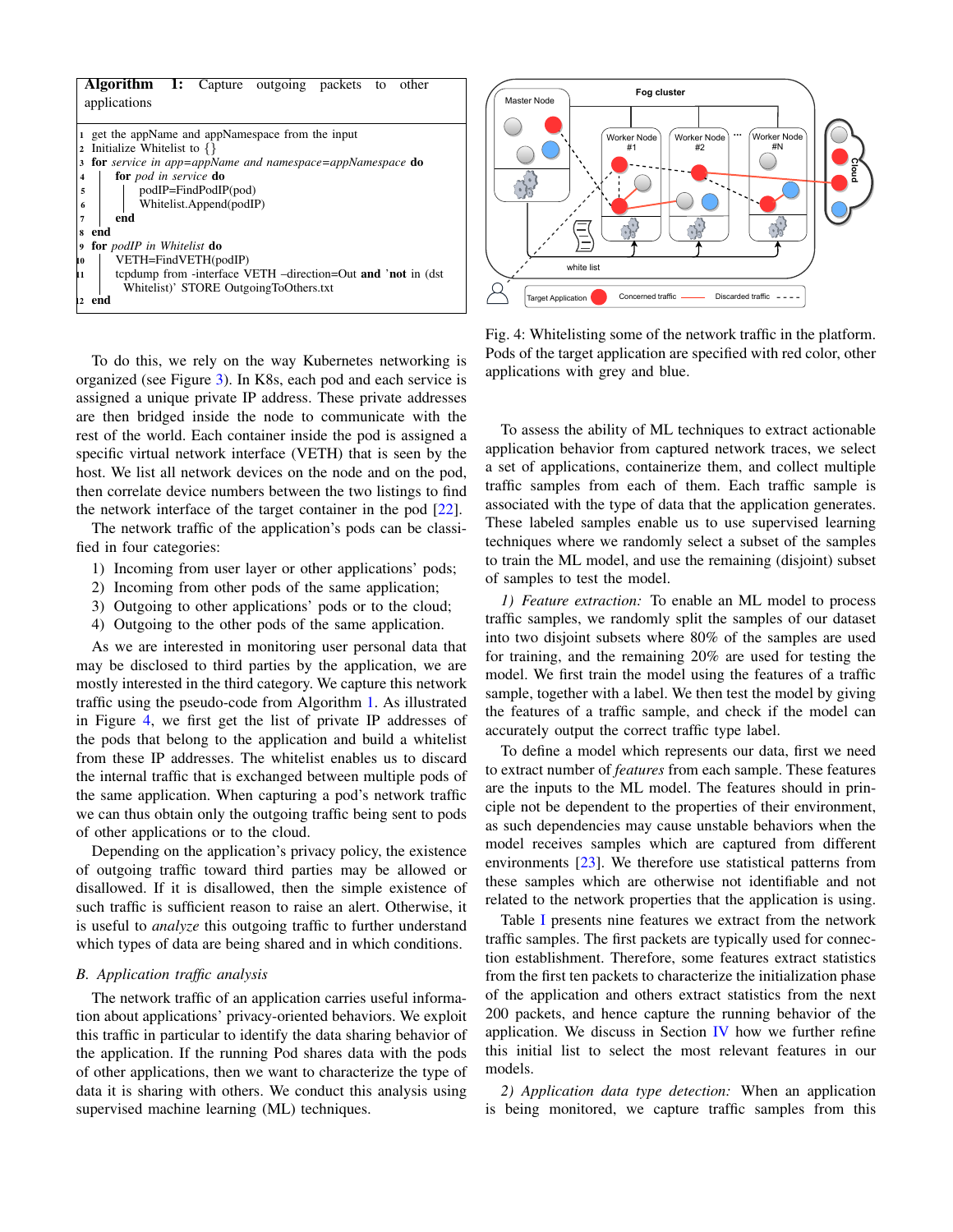| TABLE I: Features of the network traffic samples. |  |
|---------------------------------------------------|--|
|---------------------------------------------------|--|

| <b>Feature Name</b>    | <b>Description</b>                    |
|------------------------|---------------------------------------|
| prtcl                  | the most used protocol in the first   |
|                        | 10 packets                            |
| deltatime mean First10 | mean value of the delta time be-      |
|                        | tween packets in the first 10 packets |
|                        | standard deviation of the delta time  |
| deltatime std First10  | between packets in the first 10 pack- |
|                        | ets                                   |
| pcklength mean First10 | mean value of the packets length for  |
|                        | the first 10 packets                  |
| pcklength std First10  | standard deviation of the packets     |
|                        | length for the first 10 packets       |
|                        | mean value of the delta time be-      |
| deltatime mean Next200 | tween packets in the next 200 pack-   |
|                        | ets                                   |
|                        | standard deviation of the delta time  |
| deltatime std Next200  | between packets in the next 200       |
|                        | packets                               |
| pcklength_mean_Next200 | mean value of the packets length for  |
|                        | the next 200 packets                  |
| pcklength std Next200  | standard deviation of the packets     |
|                        | length for the next 200 packets       |

applications which consist of the IP and TCP/UDP headers of the first 210 packets produced by the application.

Identifying the data types that are being shared using only the packet headers of encrypted traffic is obviously a very challenging task. We however show that it can be done at least partly. We therefore split the studied application into four classes: video streaming, audio streaming, file download, and others. In the next section we show that an ML algorithm trained with samples belonging to a subset of all applications can identify the data types shared by entirely new applications which were not used during the training phase.

#### IV. EXPERIMENTAL RESULTS

We now examine the validity of our claims by showing the performance results of our classifier aimed at identifying the type of shared data in the encrypted network traffic.

#### *A. Data set*

To our best knowledge, no public data set contains labeled network traffic samples to allow us to characterize the applications with their data types. For example, a good available dataset [16] for encrypted traffic data type classification has the following classes: Chat, Email, File Transfer, streaming, Torrent, VoIP, VPN:Chat, VPN:File transfer, VPN:Email, VPN:streaming, VPN:Torrent, VPN:VoIP. These classes of data type are far from the requirements stemming from privacy policies. We therefore created our own data set using the isolated network traffic of different real-world applications according to privacy policy requirements.

We selected twelve different applications and containerized each one separately. We started each container repeatedly and captured the isolated network traffic of the container. As we knew what activities the application was engaged in during capture time, we labeled the data types accordingly.

We created and publicly released a dataset with almost balanced number of samples in each group [24]. Due to the fact that most of the applications encrypt their network traffic, we do not capture the payload of the network packets and we only capture the packets' headers.

Table II illustrates the selected applications with their respective data types. Each sample contains the features computed out of the first 210 network packets generated by the application after being started.

#### *B. Evaluation metrics*

Our classifier is in fact a multi-class classifier which categorizes each input sample to 1 out of  $N$  different classes. This type of system can be evaluated using the *precision* and *recall* metrics. The precision for a given class is the ratio of correct predictions for that class to the full number of samples predicted as belonging to that class. The recall for a given class is the ratio of correct predictions for that class to the number of samples that actually belong to that class. We evaluate the accuracy of our classifier using the standard F1 score metric which considers both the precision and the recall of the test to compute the score [25]:

$$
F1 = 2 \times \frac{precision * recall}{precision + recall}
$$

F1 scores range from 0 (worst possible score) to 1 (best possible score). The Macro average of F1 score is the average of the F1 scores of each individual class.

#### *C. Machine learning model training*

As previously discussed, an important concern in the GDPR is about clarification of sharing data with third parties and the type of data that is shared. From a privacy perspective, it is crucial to identify cases where an application claims that it is sharing one type of data while in reality it shares another type of data. We now show how traffic samples may be classified according to the data type they carry.

We performed around 12,000 experiments with different classifiers and subsets of the available features to find the best combination of features and algorithm for our classification problem. As a result, we decided to use a *Decision Tree* classifier with the following features and hyper parameters in the Scikit-learn Python library:

#### Features list:

prtcl, deltatime\_mean2, deltatime\_std2, pcklength\_mean2, pcklength std2

#### Hyper parameters:

ccp\_alpha: 0.0, class\_weight: None, criterion: gini, max\_depth: 3, max\_features: None, max\_leaf\_nodes: None, min\_impurity\_decrease: 0.0, min\_impurity\_split: None, min\_samples\_leaf: 1, min\_samples\_split: 2, min weight fraction leaf: 0.0, presort: deprecated, randoms\_state: 0, splitter: best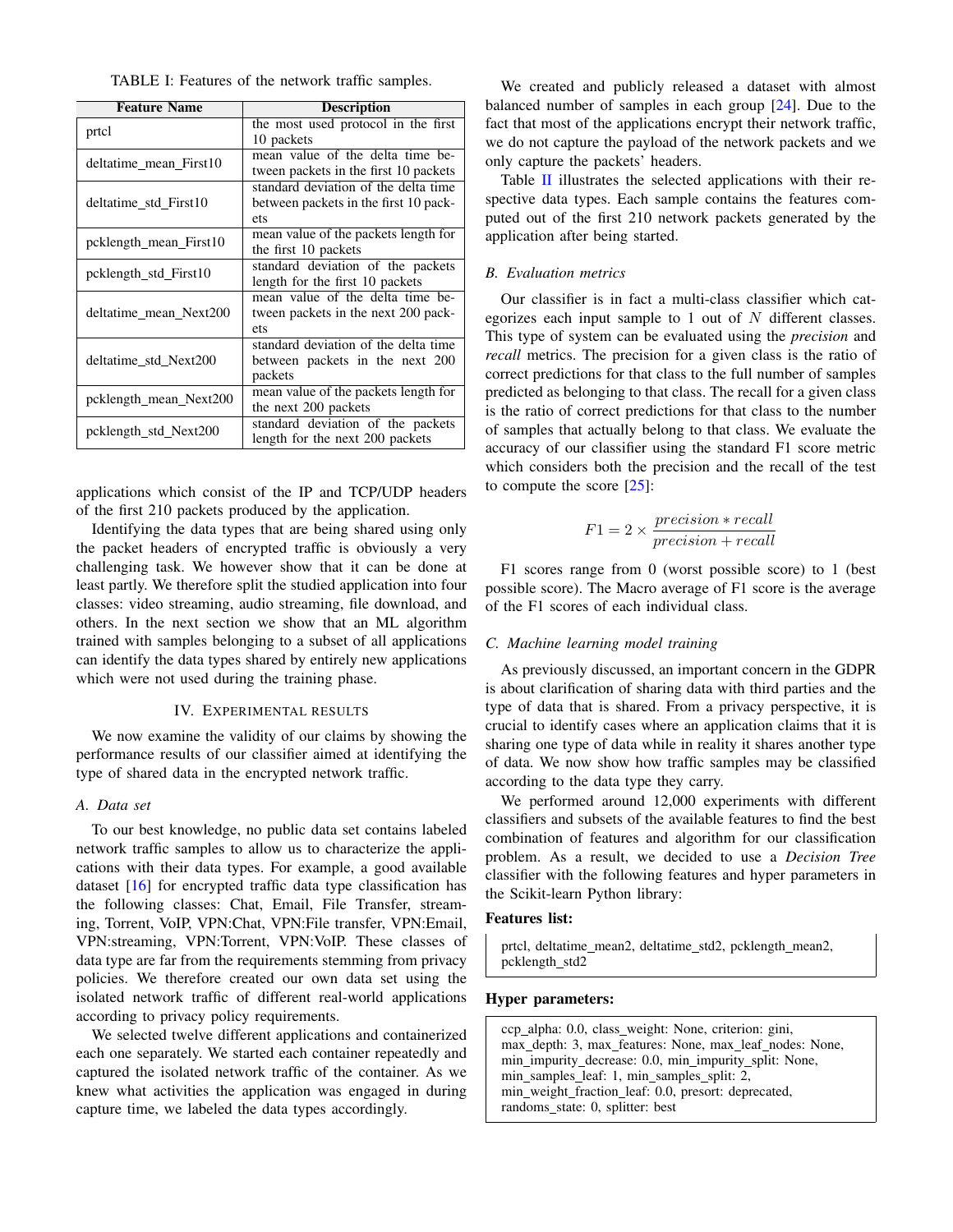|                                                                                          | TABLE II: Dataset for traffic data type. |  |
|------------------------------------------------------------------------------------------|------------------------------------------|--|
| Each sample includes the features extracted from 210 network packets of the application. |                                          |  |

| App. type     | Data type | <b>Application Name</b> | # of samples | <b>Application workload</b>                                          |
|---------------|-----------|-------------------------|--------------|----------------------------------------------------------------------|
|               |           | mplayer                 | 59           | Streaming radio stations indexed by www.xatworld.com                 |
|               | Audio     | mpg123                  | 50           |                                                                      |
| Streaming     |           | vlc player              | 59           |                                                                      |
|               | Video     | streamlinks             | 43           | Streaming videos from Youtube, Vimeo and Aparat                      |
|               |           | youtube-dl + mplayer    | 50           |                                                                      |
|               |           | mpy                     | 47           |                                                                      |
|               |           | wget                    | 47           | Downloading a file which is stored in a remote machine's file system |
| File Download | File      | curl                    | 47           | (www.latextemplates.com, www.bensound.com and Youtube)               |
|               |           | w3m                     | 55           |                                                                      |
|               |           | firefox                 | 47           | Manual browsing                                                      |
| Other         | Other     | <b>Slack</b>            | 51           |                                                                      |
|               |           | Trello                  | 45           |                                                                      |
| <b>Total</b>  |           |                         | 600          |                                                                      |

TABLE III: Application data type identification performance (model trained with samples of all applications).

|                     | <b>Precision</b> | Recall | F1-score | <b>Support</b> |
|---------------------|------------------|--------|----------|----------------|
| <b>Audio stream</b> | 1.0              | 0.72   | 0.84     | 29             |
| Video stream        | 0.90             | 0.87   | 0.89     | 31             |
| File download       | 0.82             | 0.88   | 0.85     | 32             |
| <b>Other</b>        | 0.77             | 0.96   | 0.86     | 28             |
| Macro average       | 0.87             | 0.86   | 0.86     | 120            |

*D. Application data type identification*

We separate this evaluation in two parts. We first train the classifier with a random selection of traffic samples chosen from the full set of applications. Table III presents the classifier's performance in this case, with a F1 macro average of 86%. This shows that distinguishing different types of applications works with robust performance, even in difficult cases such as distinguishing audio streaming from video streaming.

We then run a similar experiment based on a model trained with samples from a subset of all applications, and tested with samples of the remaining applications. Specifically, we excluded the "mpg" application from the audio streaming class, "mpv" from the video streaming class, "curl" from the file download class, and "trello" from the Others class. This experiment is arguably representative of a scenario where a platform needs to analyze the behavior of a totally unknown application. The performance results are presented in Table IV. The F1 macro average is 84%. This is slightly lower than the case where the model could be trained with samples from all applications, showing that this second scenario is more challenging for the classifier. Nevertheless, the accuracy remains very high, showing that identifying application data types may be feasible despite having no access to the data payload. We obtained very similar results when excluding other applications from the samples set.

Note that, in dynamic environments such as our use case where the classifier may face samples from new applications on a regular basis, the model needs periodic retraining to maintain its accuracy.

TABLE IV: Application data type identification performance (model trained and tested with samples of different applications).

|                      | <b>Precision</b> | Recall | <b>F1-score</b> | <b>Support</b> |
|----------------------|------------------|--------|-----------------|----------------|
| <b>Audio stream</b>  | 0.97             | 0.78   | 0.87            | 50             |
| Video stream         | 0.80             | 0.77   | 0.78            | 47             |
| <b>File download</b> | 0.78             | 0.83   | 0.80            | 47             |
| <b>Other</b>         | 0.84             | 1.0    | 0.91            | 46             |
| Macro average        | 0.85             | 0.84   | 0.84            | 190            |

#### V. DISCUSSION

This paper demonstrates the potential of automatic mechanisms to assess whether an application truly respects its own privacy policy. However, a number of additional research directions remain to be explored before a practical implementation of this idea becomes feasible.

*a) Other application signals and privacy-oriented behaviors:* This study introduces a model for automated privacy compliance checking of applications. We demonstrated how network traffic may be used as an application signal for detecting data sharing behavior. Our work currently focuses on a single privacy-oriented behavior (data sharing), and the detection of other privacy-oriented behaviors would require further study. Moreover, we utilized a single application signal (network traffic). A promising extension of this work would be to make use of additional sources of signal such as CPU usage and issued system calls. As a result we foresee the design of a complete privacy compliance checking system which exploits different application signals to detect a wide range of privacyoriented behaviors. Depending on the available resources on the platform, the monitoring may be online or offline and it may be performed continuously or based on randomly selecting an application for a limited time period.

*b) Malicious applications:* Due to the GDPR and similar regulations enforcement, we rely on the assumption that applications and their users accept to be monitored by the platform, and that the application does not actively try to evade this type of monitoring. Malicious applications may develop strategies to mislead the monitoring system. For instance, an application may intentionally produce misleading signals to